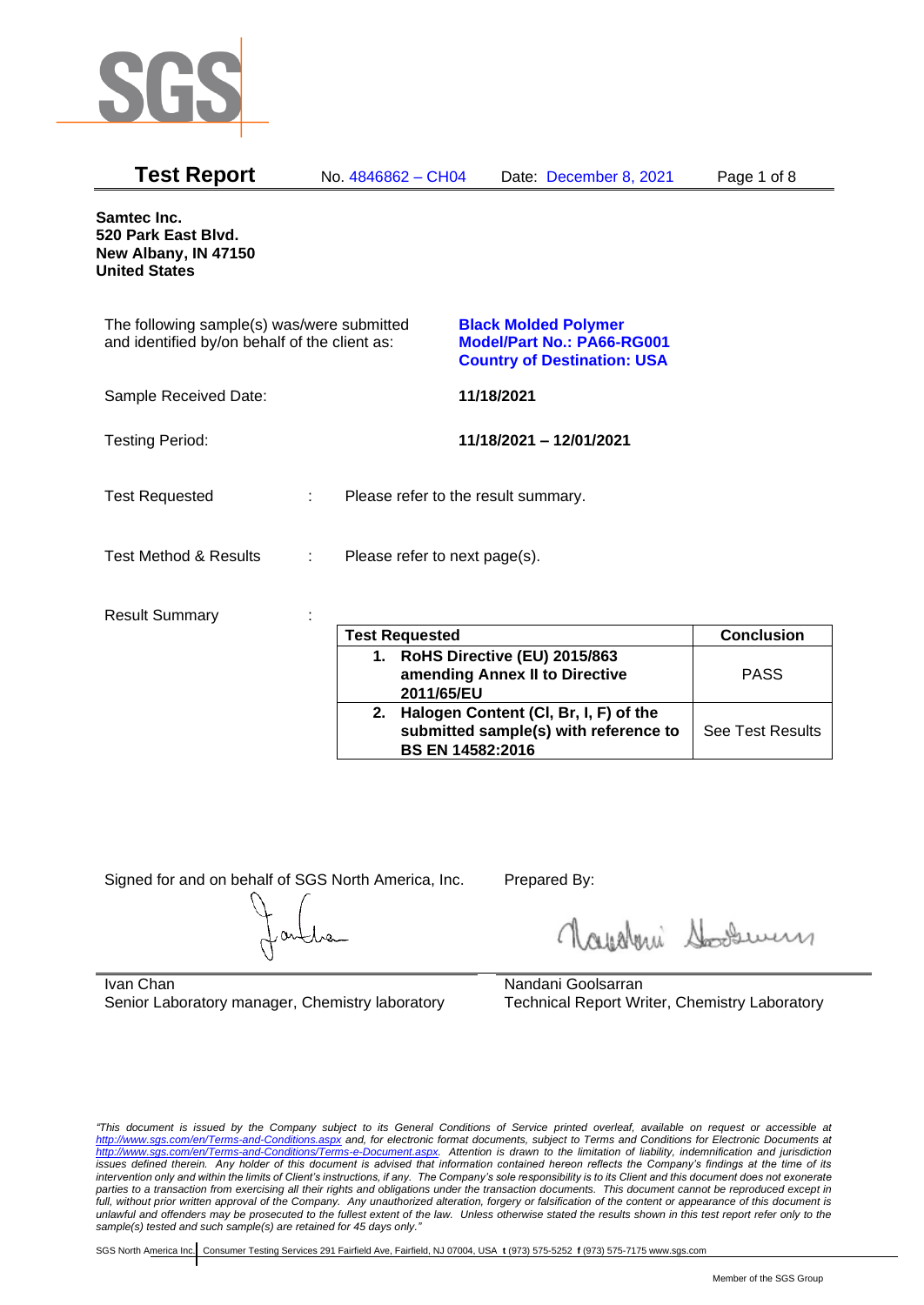

| <b>Test Report</b> | No. 4846862 - CH04 | Date: December 8, 2021 | Page 2 of 8 |
|--------------------|--------------------|------------------------|-------------|
|--------------------|--------------------|------------------------|-------------|

### **1. RoHS Directive (EU) 2015/863 amending Annex II to Directive 2011/65/EU**

#### **Testing was done at an SGS Affiliate Laboratory:**

| Specimen | <b>SGS Sample ID</b>           | <b>Description</b> |  |
|----------|--------------------------------|--------------------|--|
| No.      |                                |                    |  |
|          | HKT21-058357.004 Black plastic |                    |  |

#### Remarks :

(1)  $1 \text{ mg/kg} = 1 \text{ ppm} = 0.0001\%$ 

(2) MDL = Method Detection Limit

 $(3)$  ND = Not Detected  $($  < MDL)

- (4) "-" = Not Regulated
- Test Method : With reference to IEC 62321-4:2013+A1:2017, IEC62321-5:2013, IEC62321-7-2:2017, IEC62321-6:2015 and IEC62321-8:2017, analyzed by ICP-OES, UV-Vis and GC-MS. (Decision Rule: please refer to appendix 1: Category 1)

| Test Item(s)                 | Limit | Unit  | <b>MDL</b>     | 004       |
|------------------------------|-------|-------|----------------|-----------|
| Cadmium (Cd)                 | 100   | mg/kg | $\mathbf{2}$   | <b>ND</b> |
| Lead (Pb)                    | 1,000 | mg/kg | $\overline{2}$ | <b>ND</b> |
| Mercury (Hg)                 | 1,000 | mg/kg | $\overline{2}$ | <b>ND</b> |
| Hexavalent Chromium (Cr(VI)) | 1,000 | mg/kg | 8              | <b>ND</b> |
| Sum of PBBs                  | 1,000 | mg/kg |                | <b>ND</b> |
| Monobromobiphenyl            |       | mg/kg | 5              | <b>ND</b> |
| Dibromobiphenyl              |       | mg/kg | 5              | <b>ND</b> |
| Tribromobiphenyl             |       | mg/kg | 5              | <b>ND</b> |
| Tetrabromobiphenyl           |       | mg/kg | 5              | <b>ND</b> |
| Pentabromobiphenyl           |       | mg/kg | 5              | <b>ND</b> |
| Hexabromobiphenyl            |       | mg/kg | 5              | <b>ND</b> |
| Heptabromobiphenyl           |       | mg/kg | 5              | <b>ND</b> |
| Octabromobiphenyl            |       | mg/kg | 5              | <b>ND</b> |
| Nonabromobiphenyl            |       | mg/kg | 5              | <b>ND</b> |
| Decabromobiphenyl            |       | mg/kg | 5              | <b>ND</b> |
| Sum of PBDEs                 | 1,000 | mg/kg |                | <b>ND</b> |
| Monobromodiphenyl ether      |       | mg/kg | 5              | <b>ND</b> |
| Dibromodiphenyl ether        |       | mg/kg | 5              | <b>ND</b> |
| Tribromodiphenyl ether       |       | mg/kg | 5              | <b>ND</b> |
| Tetrabromodiphenyl ether     |       | mg/kg | 5              | <b>ND</b> |
| Pentabromodiphenyl ether     |       | mg/kg | 5              | <b>ND</b> |

*"This document is issued by the Company subject to its General Conditions of Service printed overleaf, available on request or accessible at <http://www.sgs.com/en/Terms-and-Conditions.aspx> and, for electronic format documents, subject to Terms and Conditions for Electronic Documents at [http://www.sgs.com/en/Terms-and-Conditions/Terms-e-Document.aspx.](http://www.sgs.com/en/Terms-and-Conditions/Terms-e-Document.aspx) Attention is drawn to the limitation of liability, indemnification and jurisdiction issues defined therein. Any holder of this document is advised that information contained hereon reflects the Company's findings at the time of its intervention only and within the limits of Client's instructions, if any. The Company's sole responsibility is to its Client and this document does not exonerate parties to a transaction from exercising all their rights and obligations under the transaction documents. This document cannot be reproduced except in full, without prior written approval of the Company. Any unauthorized alteration, forgery or falsification of the content or appearance of this document is unlawful and offenders may be prosecuted to the fullest extent of the law. Unless otherwise stated the results shown in this test report refer only to the sample(s) tested and such sample(s) are retained for 45 days only."*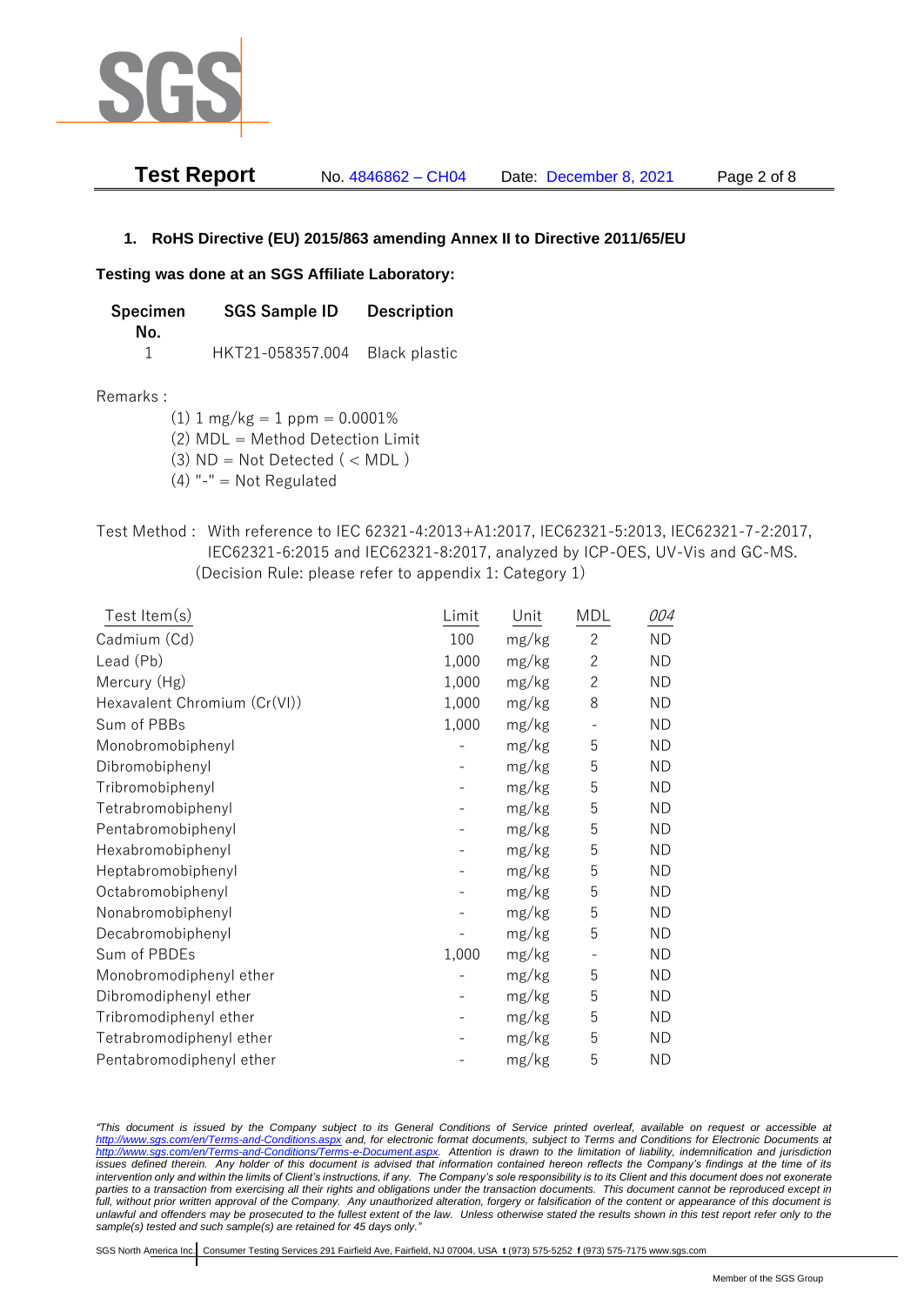

| <b>Test Report</b>                  | No. 4846862 - CH04       |       | Date: December 8, 2021 |           | Page 3 of 8 |
|-------------------------------------|--------------------------|-------|------------------------|-----------|-------------|
|                                     |                          |       |                        |           |             |
| Test Item $(s)$                     | Limit                    | Unit  | MDL                    | 004       |             |
| Hexabromodiphenyl ether             |                          | mg/kg | 5                      | <b>ND</b> |             |
| Heptabromodiphenyl ether            |                          | mg/kg | 5                      | ND        |             |
| Octabromodiphenyl ether             | $\overline{\phantom{a}}$ | mg/kg | 5                      | ND.       |             |
| Nonabromodiphenyl ether             |                          | mg/kg | 5                      | ND.       |             |
| Decabromodiphenyl ether             |                          | mg/kg | 5                      | ND        |             |
| Dibutyl Phthalate (DBP)             | 1,000                    | mg/kg | 50                     | ND        |             |
| Benzylbutyl Phthalate (BBP)         | 1,000                    | mg/kg | 50                     | ND.       |             |
| Bis-(2-ethylhexyl) Phthalate (DEHP) | 1,000                    | mg/kg | 50                     | ND        |             |
| Diisobutyl Phthalate (DIBP)         | 1,000                    | mg/kg | 50                     | ND        |             |

Notes :

(1) The maximum permissible limit is quoted from RoHS Directive (EU) 2015/863. IEC 62321 series is equivalent to EN 62321 series [http://www.cenelec.eu/dyn/www/f?p=104:30:1742232870351101::::FSP\\_ORG\\_ID,FSP\\_LANG\\_](http://www.cenelec.eu/dyn/www/f?p=104:30:1742232870351101::::FSP_ORG_ID,FSP_LANG_ID:1258637,25) [ID:1258637,25](http://www.cenelec.eu/dyn/www/f?p=104:30:1742232870351101::::FSP_ORG_ID,FSP_LANG_ID:1258637,25)

## **2. Halogen**

## **Testing was done at an SGS Affiliate Laboratory:**

Test Method : With reference to EN 14582:2016, analysis was performed by IC.

| Test Item $(s)$ | Limit | Unit  | MDL | 004   |
|-----------------|-------|-------|-----|-------|
| Fluorine (F)    |       | mg/kg | 50  | ND    |
| Chlorine (CI)   |       | mg/kg | 50  | ΝD    |
| Bromine (Br)    |       | mg/kg | 50  | 77000 |
| lodine (I)      |       | mg/kg | 50  | ΝD    |
|                 |       |       |     |       |

Notes :

(1) The measurement report of the expanded uncertainty with confident level 95% by coverage factor k=2, is 20% for each analyte of Fluorine, Chlorine, Bromine and Iodine.

*<sup>&</sup>quot;This document is issued by the Company subject to its General Conditions of Service printed overleaf, available on request or accessible at <http://www.sgs.com/en/Terms-and-Conditions.aspx> and, for electronic format documents, subject to Terms and Conditions for Electronic Documents at [http://www.sgs.com/en/Terms-and-Conditions/Terms-e-Document.aspx.](http://www.sgs.com/en/Terms-and-Conditions/Terms-e-Document.aspx) Attention is drawn to the limitation of liability, indemnification and jurisdiction issues defined therein. Any holder of this document is advised that information contained hereon reflects the Company's findings at the time of its intervention only and within the limits of Client's instructions, if any. The Company's sole responsibility is to its Client and this document does not exonerate parties to a transaction from exercising all their rights and obligations under the transaction documents. This document cannot be reproduced except in full, without prior written approval of the Company. Any unauthorized alteration, forgery or falsification of the content or appearance of this document is unlawful and offenders may be prosecuted to the fullest extent of the law. Unless otherwise stated the results shown in this test report refer only to the sample(s) tested and such sample(s) are retained for 45 days only."*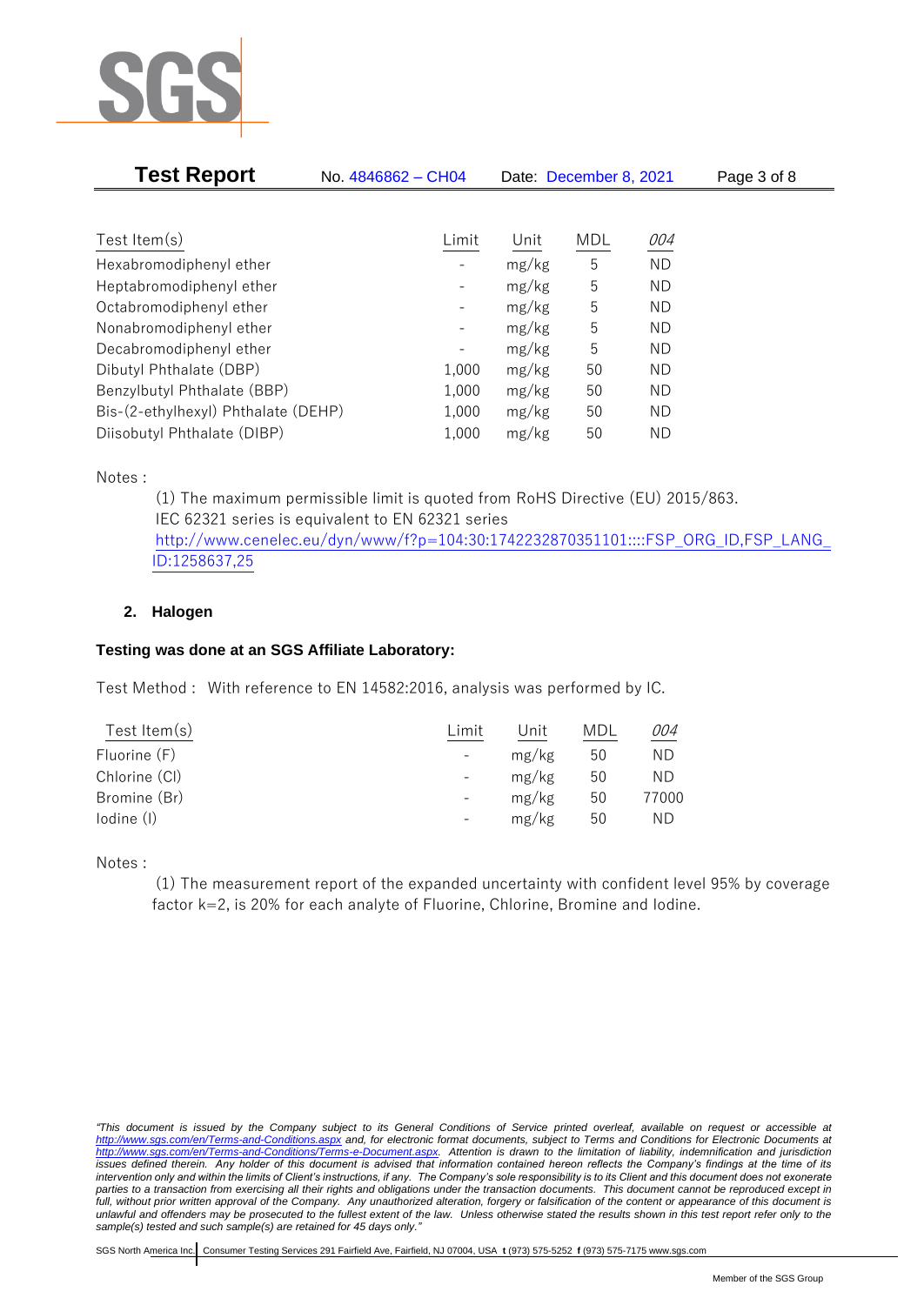

**Test Report** No. 4846862 – CH04 Date: December 8, 2021 Page 4 of 8

### Appendix 1

| Category       | Decision Rule Statement                                                                                                                                                                                                                                                                                                                                                                                                                                                                                                                                                                                                                                                                                                                                                                                                                                                                                                                                                                                                                                                                                                                                                                                                                                                                                                                                                                                                                                                                                           |  |  |  |
|----------------|-------------------------------------------------------------------------------------------------------------------------------------------------------------------------------------------------------------------------------------------------------------------------------------------------------------------------------------------------------------------------------------------------------------------------------------------------------------------------------------------------------------------------------------------------------------------------------------------------------------------------------------------------------------------------------------------------------------------------------------------------------------------------------------------------------------------------------------------------------------------------------------------------------------------------------------------------------------------------------------------------------------------------------------------------------------------------------------------------------------------------------------------------------------------------------------------------------------------------------------------------------------------------------------------------------------------------------------------------------------------------------------------------------------------------------------------------------------------------------------------------------------------|--|--|--|
| $\overline{1}$ | The decision rule for conformity reporting is based on the non-binary statement with quard band (is<br>equal to the expanded measurement uncertainty with a 95% coverage probability, w = U95) in<br>ILAC-G8:09/2019 Clause 4.2.3.<br>"Pass - the measured value is within (or below / above) the acceptance limit, where the<br>А.<br>acceptance limit is below / above to the quard band." or "Pass - The measured values were<br>observed in tolerance at the points tested. The specific false accept risk is up to 2.5%.".<br>B.<br>"Conditional Pass - The measured values were observed in tolerance at the points tested.<br>However, a portion of the expanded measurement uncertainty intervals about one or more<br>measured values exceeded / out of tolerance. When the measured result is close to the<br>tolerance, the specific false accept risk is up to 50%."<br>C.<br>"Conditional Fail - One or more measured values were observed out of tolerance at the<br>points tested. However, a portion of the expanded measurement uncertainty intervals about<br>one or more measured values were in tolerance. When the measured result is close to the<br>tolerance, the specific false reject risk is up to 50%.".<br>"Fail - the measured value is out of (or below / above) the tolerance limit added / subtracted<br>D.<br>to the quard band." or "Fail - One or more measured values were observed out of tolerance<br>at the points tested". The specific false reject risk is up to 2.5%. |  |  |  |
| $\overline{2}$ | The decision rule for conformity reporting is based on BS EN 1811:2011+A1:2015: Reference test<br>method for release of nickel from all post assemblies which are inserted into pierced parts of the<br>human body and articles intended to come into direct and prolonged contact with the skin in<br>Section 9.2 interpretation of results.                                                                                                                                                                                                                                                                                                                                                                                                                                                                                                                                                                                                                                                                                                                                                                                                                                                                                                                                                                                                                                                                                                                                                                     |  |  |  |
| $\overline{3}$ | The decision rule for conformity reporting is based on the general consideration of simple<br>acceptance as stated in ISO/IEC Guide 98-3: "Uncertainty of measurement - Part 3: Guide to the<br>expression of uncertainty in measurement (GUM 1995)", and more specifically for analytical<br>measurements to the EURACHEM/CITAC Guide 2012 "Quantifying Uncertainty in Analytical<br>Measurement *                                                                                                                                                                                                                                                                                                                                                                                                                                                                                                                                                                                                                                                                                                                                                                                                                                                                                                                                                                                                                                                                                                               |  |  |  |
| 4              | The decision rule for conformity reporting is according to the IEC 62321-7-1 Edition 1.0 2015-09<br>Section 7: Table 1-(comparison to standard and interpretation of result)                                                                                                                                                                                                                                                                                                                                                                                                                                                                                                                                                                                                                                                                                                                                                                                                                                                                                                                                                                                                                                                                                                                                                                                                                                                                                                                                      |  |  |  |
| $\overline{5}$ | The decision rule for conformity reporting is according to the IEC 62321-3-1 Edition 1.0 2013-06<br>Annex A.3 interpretation of result.                                                                                                                                                                                                                                                                                                                                                                                                                                                                                                                                                                                                                                                                                                                                                                                                                                                                                                                                                                                                                                                                                                                                                                                                                                                                                                                                                                           |  |  |  |
| 6              | The decision rule for conformity reporting is according to the GB/T 26125-2011 Annex A to H                                                                                                                                                                                                                                                                                                                                                                                                                                                                                                                                                                                                                                                                                                                                                                                                                                                                                                                                                                                                                                                                                                                                                                                                                                                                                                                                                                                                                       |  |  |  |
| 7              | The decision rule for conformity reporting is according to the requested specification or standard<br>(ASTM F963-17 section 4.3.5)                                                                                                                                                                                                                                                                                                                                                                                                                                                                                                                                                                                                                                                                                                                                                                                                                                                                                                                                                                                                                                                                                                                                                                                                                                                                                                                                                                                |  |  |  |
| $\overline{8}$ | The decision rule for conformity reporting is according to the requested specification or standard<br>(AS/NZS ISO 8124 Part 3 section 4.2)                                                                                                                                                                                                                                                                                                                                                                                                                                                                                                                                                                                                                                                                                                                                                                                                                                                                                                                                                                                                                                                                                                                                                                                                                                                                                                                                                                        |  |  |  |
|                | If the decision rule is not feasible to be used and the uncertainty of the result is able to be provided,<br>Remark the uncertainty range of the result will be shown in the report. Otherwise, only result will be shown<br>in the report.                                                                                                                                                                                                                                                                                                                                                                                                                                                                                                                                                                                                                                                                                                                                                                                                                                                                                                                                                                                                                                                                                                                                                                                                                                                                       |  |  |  |

*"This document is issued by the Company subject to its General Conditions of Service printed overleaf, available on request or accessible at <http://www.sgs.com/en/Terms-and-Conditions.aspx> and, for electronic format documents, subject to Terms and Conditions for Electronic Documents at [http://www.sgs.com/en/Terms-and-Conditions/Terms-e-Document.aspx.](http://www.sgs.com/en/Terms-and-Conditions/Terms-e-Document.aspx) Attention is drawn to the limitation of liability, indemnification and jurisdiction issues defined therein. Any holder of this document is advised that information contained hereon reflects the Company's findings at the time of its intervention only and within the limits of Client's instructions, if any. The Company's sole responsibility is to its Client and this document does not exonerate parties to a transaction from exercising all their rights and obligations under the transaction documents. This document cannot be reproduced except in full, without prior written approval of the Company. Any unauthorized alteration, forgery or falsification of the content or appearance of this document is unlawful and offenders may be prosecuted to the fullest extent of the law. Unless otherwise stated the results shown in this test report refer only to the sample(s) tested and such sample(s) are retained for 45 days only."*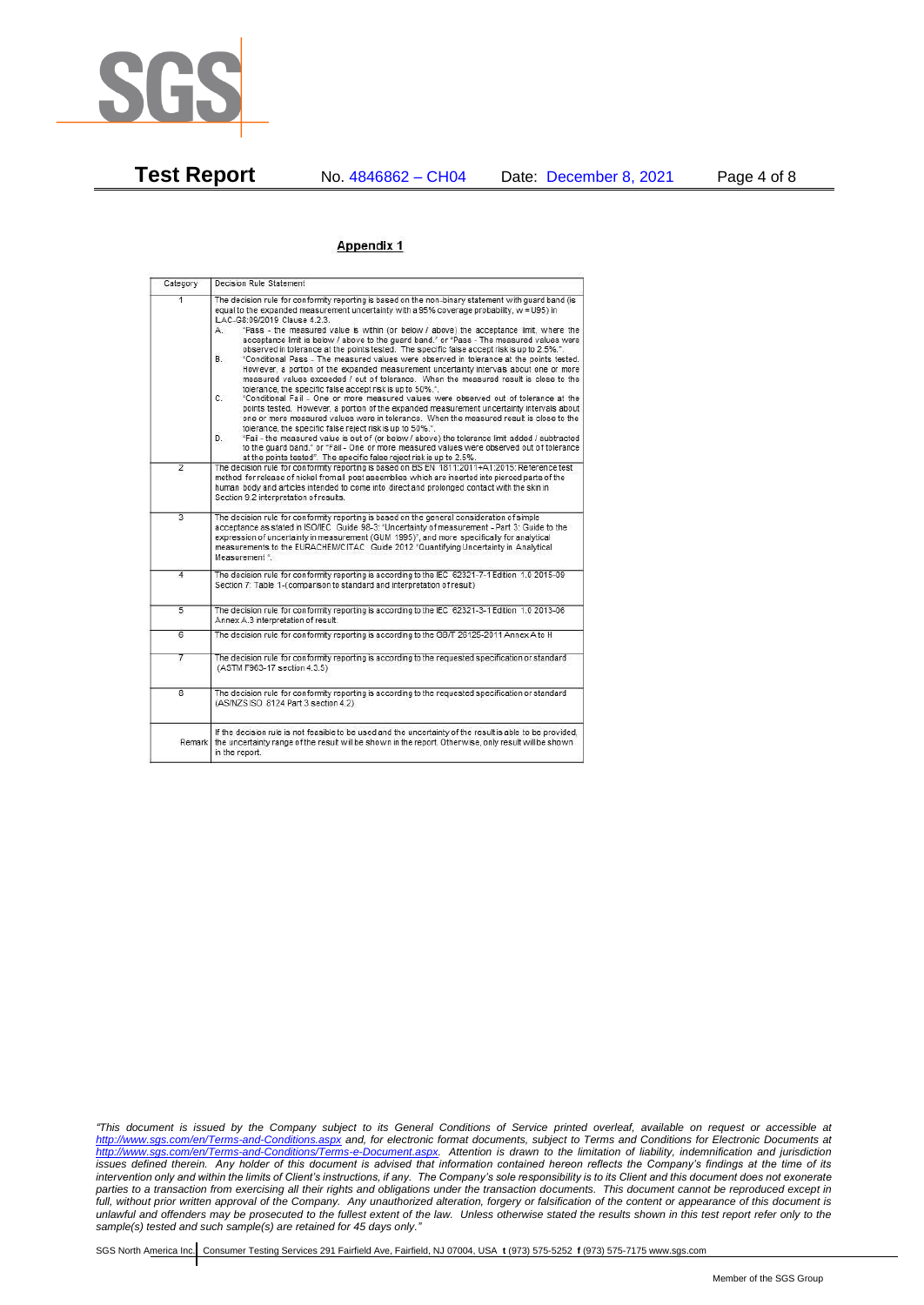

| <b>Test Report</b> | No. 4846862 - CH04 | Date: December 8, 2021 | Page 5 of 8 |
|--------------------|--------------------|------------------------|-------------|
|--------------------|--------------------|------------------------|-------------|

Flowchart:



Note : 1) Boiling water test method was also performed for the analysis of Cr (VI) in metal sample. 2) The polymeric samples were dissolved totally by pre-conditioning method according to above flow chat for Cd, Pb and Hg contents analysis

| Operator       | Chiu Kan Yuen/ Tang Koon Pang (Acid digestion) |
|----------------|------------------------------------------------|
|                | Chiu Kan Yuen (Dry Ashing)                     |
|                | Nick Liu (Hexavalent Chromium)                 |
|                | Kent Wan (PBBs and PBDEs)                      |
| Section Chief: | Chan Chun Kit, Dickson                         |

*"This document is issued by the Company subject to its General Conditions of Service printed overleaf, available on request or accessible at <http://www.sgs.com/en/Terms-and-Conditions.aspx> and, for electronic format documents, subject to Terms and Conditions for Electronic Documents at [http://www.sgs.com/en/Terms-and-Conditions/Terms-e-Document.aspx.](http://www.sgs.com/en/Terms-and-Conditions/Terms-e-Document.aspx) Attention is drawn to the limitation of liability, indemnification and jurisdiction issues defined therein. Any holder of this document is advised that information contained hereon reflects the Company's findings at the time of its intervention only and within the limits of Client's instructions, if any. The Company's sole responsibility is to its Client and this document does not exonerate*  parties to a transaction from exercising all their rights and obligations under the transaction documents. This document cannot be reproduced except in *full, without prior written approval of the Company. Any unauthorized alteration, forgery or falsification of the content or appearance of this document is unlawful and offenders may be prosecuted to the fullest extent of the law. Unless otherwise stated the results shown in this test report refer only to the sample(s) tested and such sample(s) are retained for 45 days only."*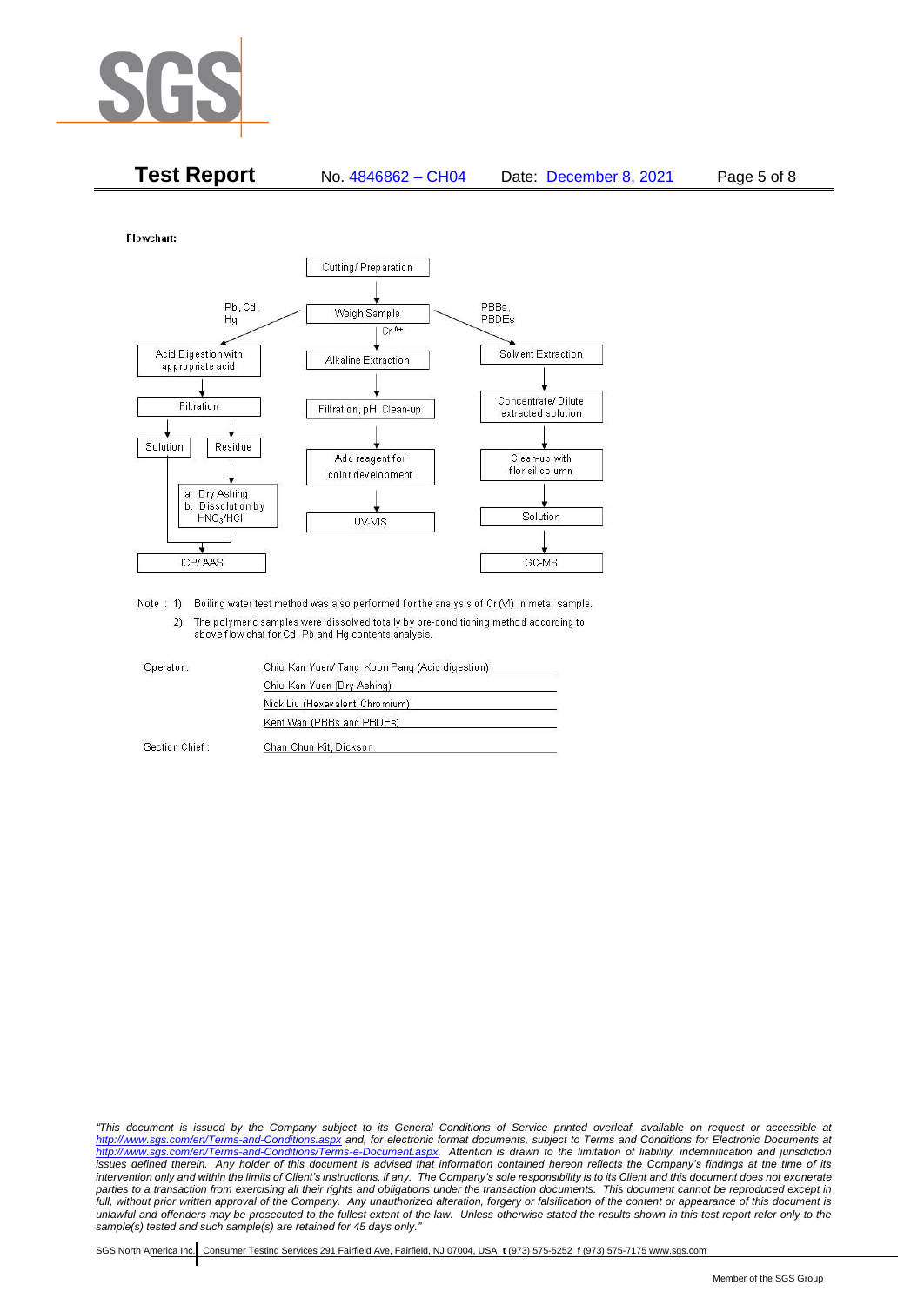

# **Test Report** No. 4846862 – CH04 Date: December 8, 2021 Page 6 of 8

#### **Flowchart for Phthalates measurement**

Method: IEC 62321-8:2017



Tested by Checked by Lumpy Lee

Edmund Kwan

*"This document is issued by the Company subject to its General Conditions of Service printed overleaf, available on request or accessible at <http://www.sgs.com/en/Terms-and-Conditions.aspx> and, for electronic format documents, subject to Terms and Conditions for Electronic Documents at [http://www.sgs.com/en/Terms-and-Conditions/Terms-e-Document.aspx.](http://www.sgs.com/en/Terms-and-Conditions/Terms-e-Document.aspx) Attention is drawn to the limitation of liability, indemnification and jurisdiction issues defined therein. Any holder of this document is advised that information contained hereon reflects the Company's findings at the time of its intervention only and within the limits of Client's instructions, if any. The Company's sole responsibility is to its Client and this document does not exonerate*  parties to a transaction from exercising all their rights and obligations under the transaction documents. This document cannot be reproduced except in *full, without prior written approval of the Company. Any unauthorized alteration, forgery or falsification of the content or appearance of this document is unlawful and offenders may be prosecuted to the fullest extent of the law. Unless otherwise stated the results shown in this test report refer only to the sample(s) tested and such sample(s) are retained for 45 days only."*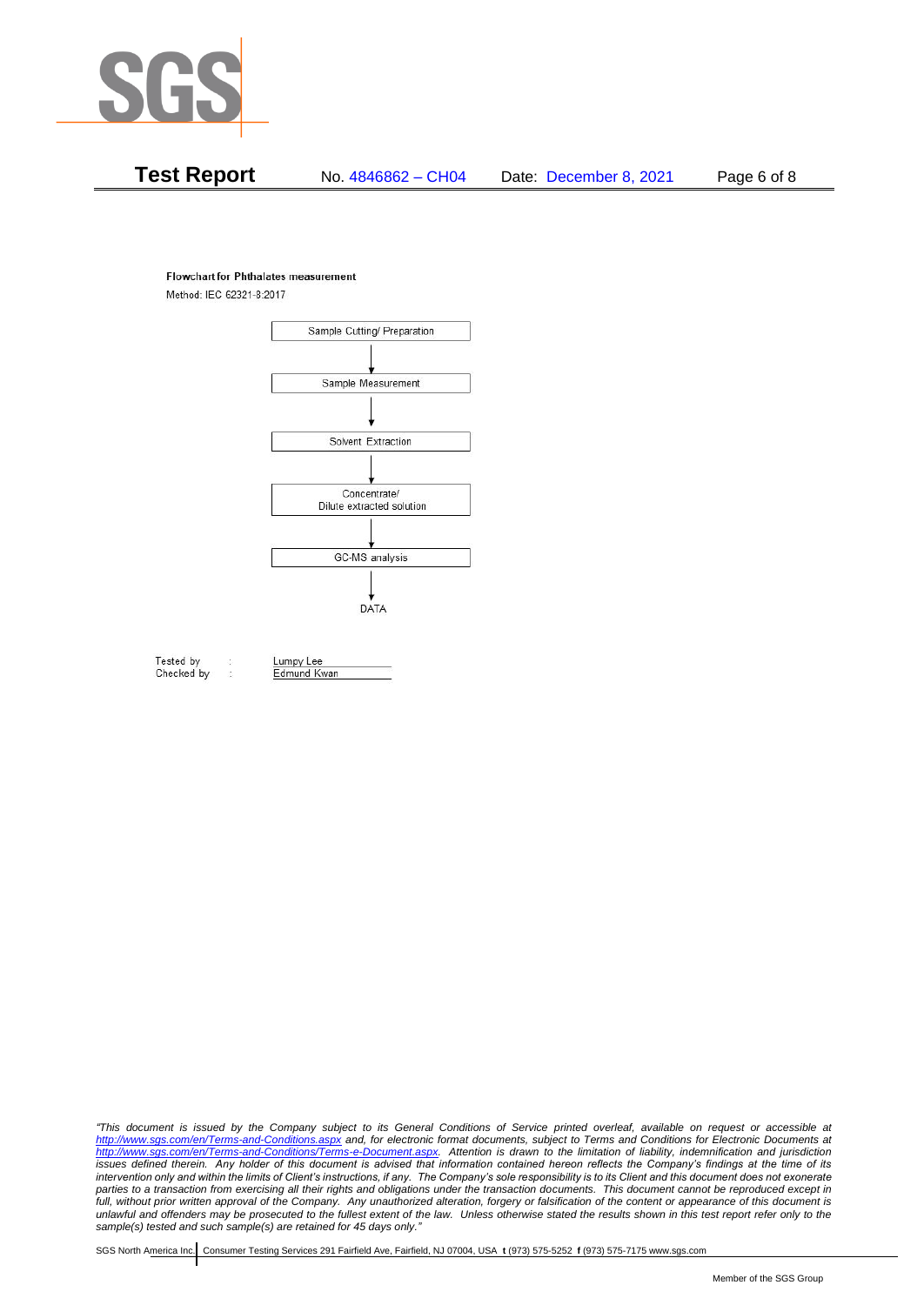

# **Test Report** No. 4846862 – CH04 Date: December 8, 2021 Page 7 of 8

#### **Flowchart for Halogen Free Test**

Method: BS EN14582:2016



Operator: Supervisor: Tang Ying Sam Chan Chun Kit (Dickson)

*"This document is issued by the Company subject to its General Conditions of Service printed overleaf, available on request or accessible at <http://www.sgs.com/en/Terms-and-Conditions.aspx> and, for electronic format documents, subject to Terms and Conditions for Electronic Documents at [http://www.sgs.com/en/Terms-and-Conditions/Terms-e-Document.aspx.](http://www.sgs.com/en/Terms-and-Conditions/Terms-e-Document.aspx) Attention is drawn to the limitation of liability, indemnification and jurisdiction issues defined therein. Any holder of this document is advised that information contained hereon reflects the Company's findings at the time of its intervention only and within the limits of Client's instructions, if any. The Company's sole responsibility is to its Client and this document does not exonerate*  parties to a transaction from exercising all their rights and obligations under the transaction documents. This document cannot be reproduced except in *full, without prior written approval of the Company. Any unauthorized alteration, forgery or falsification of the content or appearance of this document is unlawful and offenders may be prosecuted to the fullest extent of the law. Unless otherwise stated the results shown in this test report refer only to the sample(s) tested and such sample(s) are retained for 45 days only."*